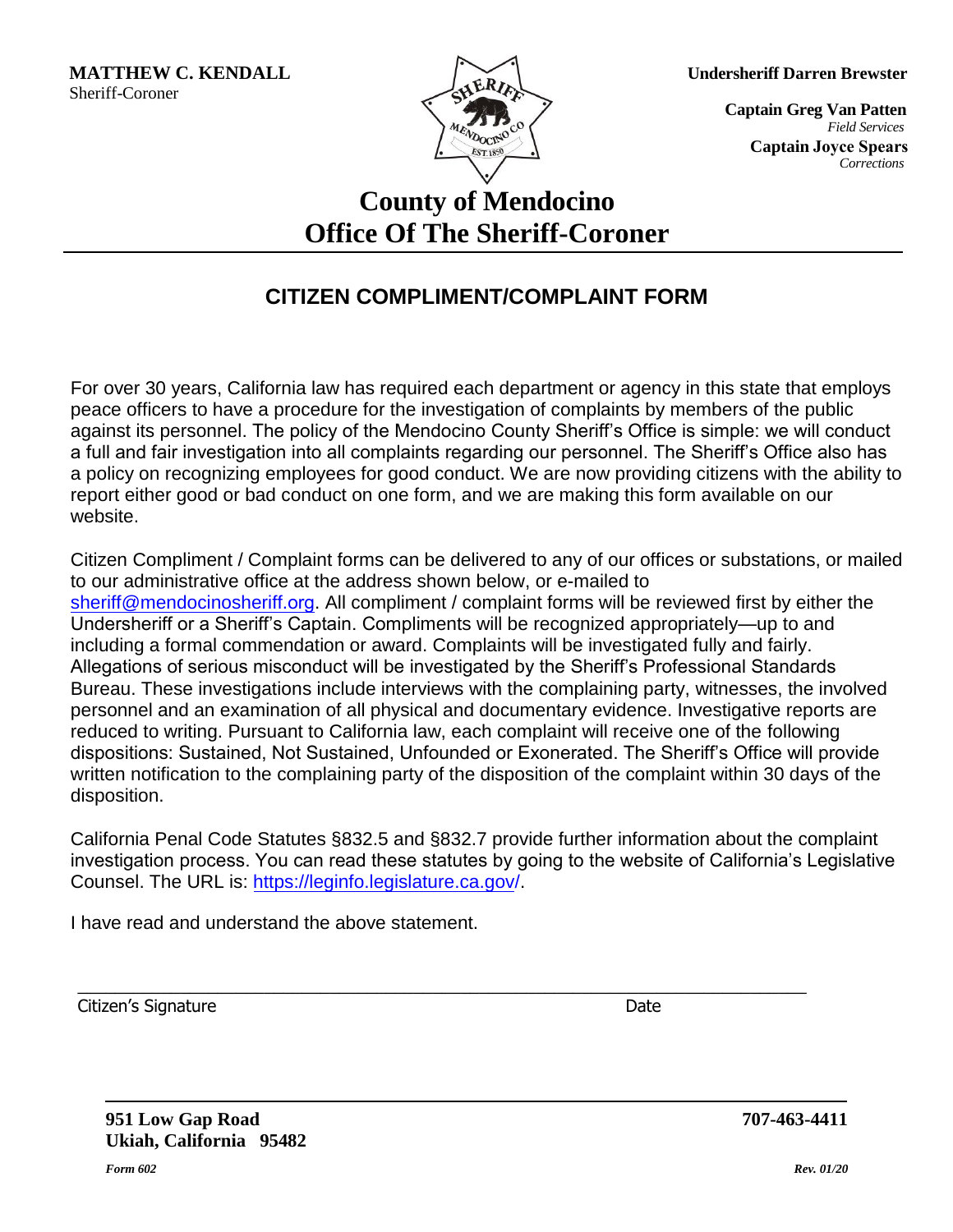| Citizen's Name:               |             |        |             |               |
|-------------------------------|-------------|--------|-------------|---------------|
| Address:                      |             |        |             |               |
| City:                         |             | State: |             | Zip:          |
| Driver's License No:          | Home Phone: |        | Work Phone: |               |
| I would like to be contacted: |             |        | Yes:        | No: $\square$ |

*\_\_\_\_\_\_\_\_\_\_\_\_\_\_\_\_\_\_\_\_\_\_\_\_\_\_\_\_\_\_\_\_\_\_\_\_\_\_\_\_\_\_\_\_\_\_\_\_\_\_\_\_\_\_\_\_\_\_\_\_\_\_\_\_\_\_\_\_\_\_\_\_\_\_\_\_\_\_\_\_\_\_\_\_\_\_\_\_\_\_\_\_\_\_\_\_\_\_\_\_\_\_\_\_\_\_\_\_\_\_\_\_\_\_\_\_\_\_* 

| Employee's Name:                    |       | Case No:  |            |  |  |
|-------------------------------------|-------|-----------|------------|--|--|
| Date of Incident:                   | Time: | Location: |            |  |  |
| Witness/es: 1.                      |       |           |            |  |  |
| 2.                                  |       |           |            |  |  |
| 3.                                  |       |           |            |  |  |
| 4.                                  |       |           |            |  |  |
| Supervisor giving citizen the form: |       |           | Date/Time: |  |  |
| Supervisor receiving form:          |       |           | Date/Time: |  |  |

## **WRITE A NARRATIVE OF THE INCIDENT INCLUDING ANY STATEMENTS MADE:**

 $\_$  , and the set of the set of the set of the set of the set of the set of the set of the set of the set of the set of the set of the set of the set of the set of the set of the set of the set of the set of the set of th  $\_$  , and the set of the set of the set of the set of the set of the set of the set of the set of the set of the set of the set of the set of the set of the set of the set of the set of the set of the set of the set of th  $\_$  , and the set of the set of the set of the set of the set of the set of the set of the set of the set of the set of the set of the set of the set of the set of the set of the set of the set of the set of the set of th  $\_$  ,  $\_$  ,  $\_$  ,  $\_$  ,  $\_$  ,  $\_$  ,  $\_$  ,  $\_$  ,  $\_$  ,  $\_$  ,  $\_$  ,  $\_$  ,  $\_$  ,  $\_$  ,  $\_$  ,  $\_$  ,  $\_$  ,  $\_$  ,  $\_$  ,  $\_$  ,  $\_$  ,  $\_$  ,  $\_$  ,  $\_$  ,  $\_$  ,  $\_$  ,  $\_$  ,  $\_$  ,  $\_$  ,  $\_$  ,  $\_$  ,  $\_$  ,  $\_$  ,  $\_$  ,  $\_$  ,  $\_$  ,  $\_$  ,  $\_$  , and the set of the set of the set of the set of the set of the set of the set of the set of the set of the set of the set of the set of the set of the set of the set of the set of the set of the set of the set of th  $\_$  ,  $\_$  ,  $\_$  ,  $\_$  ,  $\_$  ,  $\_$  ,  $\_$  ,  $\_$  ,  $\_$  ,  $\_$  ,  $\_$  ,  $\_$  ,  $\_$  ,  $\_$  ,  $\_$  ,  $\_$  ,  $\_$  ,  $\_$  ,  $\_$  ,  $\_$  ,  $\_$  ,  $\_$  ,  $\_$  ,  $\_$  ,  $\_$  ,  $\_$  ,  $\_$  ,  $\_$  ,  $\_$  ,  $\_$  ,  $\_$  ,  $\_$  ,  $\_$  ,  $\_$  ,  $\_$  ,  $\_$  ,  $\_$  ,  $\_$  , and the set of the set of the set of the set of the set of the set of the set of the set of the set of the set of the set of the set of the set of the set of the set of the set of the set of the set of the set of th  $\_$  , and the set of the set of the set of the set of the set of the set of the set of the set of the set of the set of the set of the set of the set of the set of the set of the set of the set of the set of the set of th

|  | <b>Continue Narrative On Next Page</b> |  |  |  |
|--|----------------------------------------|--|--|--|
|--|----------------------------------------|--|--|--|